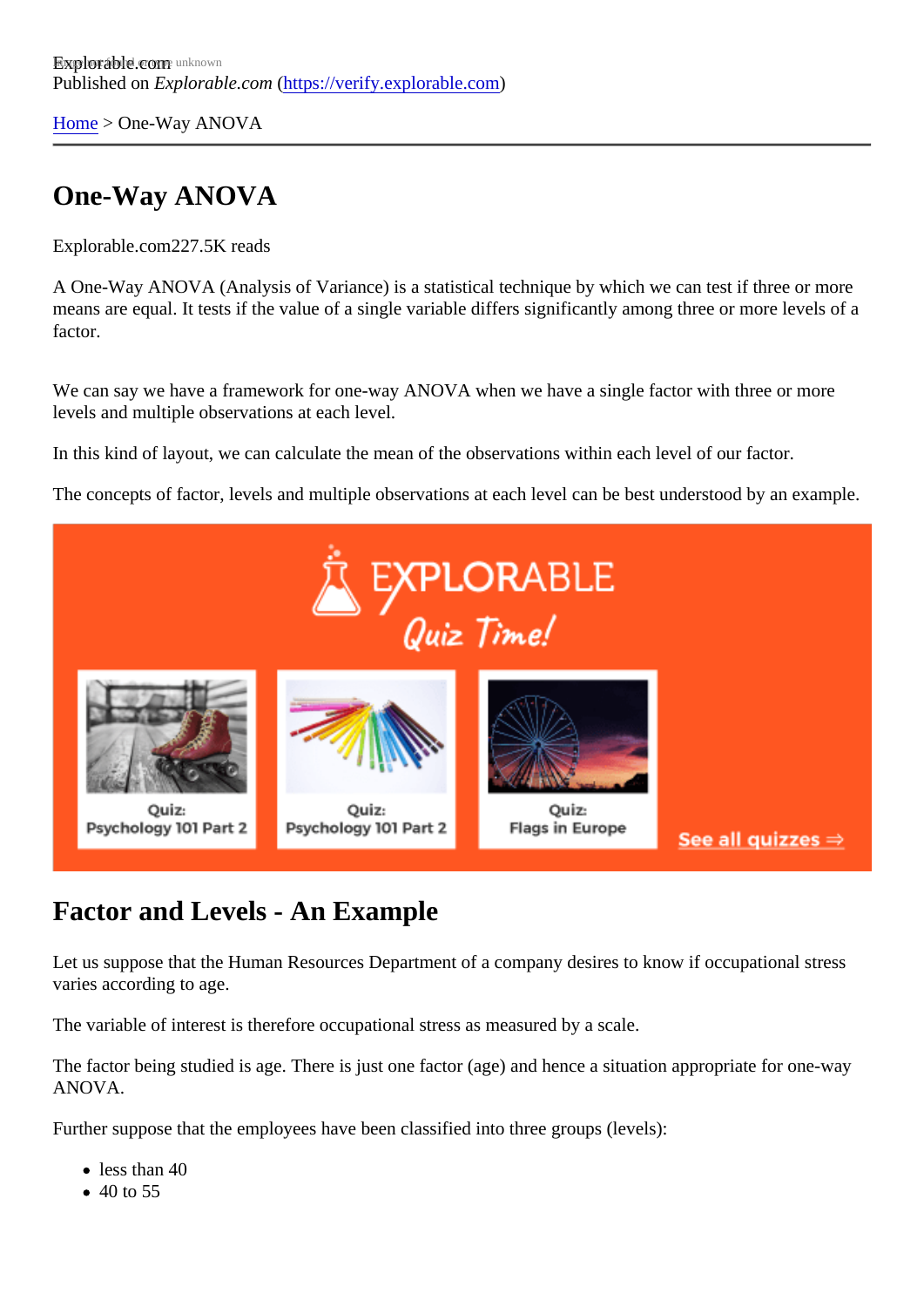• above 55

These three groups are the levels of factor age - there are three levels here. With this design, we shall have multiple observations in the form of scores on Occupational Stress from a number of employees belonging to the three levels of factor age. We are interested to know whether all the levels i.e. age groups have equal stress on the average.

Non-significance of the test statistic (F-statistic) associated with this technique would imply that age has no effect on stress experienced by employees in their respective occupations. On the other hand, significance would imply that stress afflicts different age groups differently.

## Hypothesis Testing

Formally, th[e null hypothesi](https://verify.explorable.com/null-hypothesis)s<sup>[1]</sup> to b[e tested](https://verify.explorable.com/hypothesis-testing)<sup>[2]</sup> is of the form:

H<sub>0</sub>: All the age groups have equal stress on the average or<sub>2</sub> ≥  $?_3$ , where  $\frac{2}{3}$ ,  $?_2$ ,  $?_3$  are mean stress scores for the three age groups.

The [alternative hypothes](https://verify.explorable.com/research-hypothesis)<sup>[3]</sup> is:

 $H_{1}$ : The mean stress of at least one age group is significantly different.

### One-way Anova and T-Test

The [one-way ANOVA](http://www4.uwsp.edu/psych/stat/12/anova-1w.htm)[4] is an extension of the dependent two-sample t-test.

In the above example, if we considered only two age groups, say below 40 and above 40, then the independent samples t-test would have been enough although application of ANOVA would have also produced the same result.

In the example considered above, there were three age groups and hence it was necessary to use one-way ANOVA.

Often the interest is on acceptance or rejection of the null hypothesis. If it is rejected, this technique will no identify the level which is ignificantly different 6. One has to perform tests [7] for this purpose.

This implies that if there exists difference between the means, we would have to ca $\mathbf{G}_{\mathbf{Z}}$  independent ttests in order to locate the level which is significantly different. It would be number of t-tests in the general one-way ANOVA design with k levels.

### Advantages

One of the principle advantages of this technique is that the number of observations need not be the same each group.

Additionally, layout of the design and statistical analysis is simple.

### **Assumptions**

For th[e validity of the result](https://verify.explorable.com/internal-validity) \$8], some assumptions have been checked to hold before the technique is